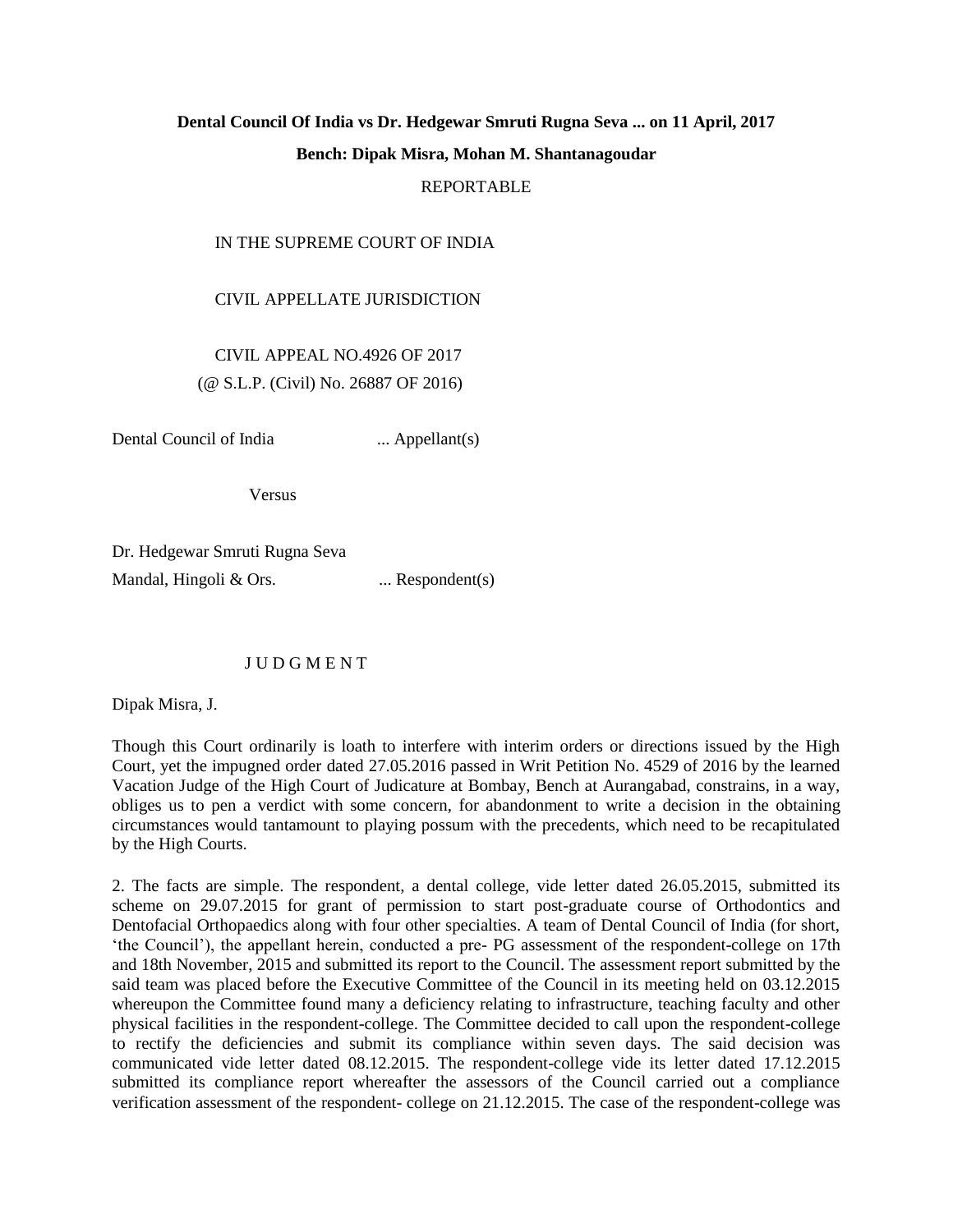placed before the Executive Committee for consideration, which found that the respondent-college fulfilled the eligibility criteria at the undergraduate level. On 29.01.2016, the Council decided to carry out the physical assessment of the dental college in order to ascertain the infrastructure, clinical material, teaching faculty and other physical facilities in respect of four postgraduate specialties and in accordance with the decision, inspection was conducted on 28th and 29th January, 2016. The assessment report was considered by the Executive Committee in its meeting held on 12.02.2016 and it observed that there were deficiencies and the college was required to submit compliance.

3. As is evident from the materials brought on record the decision of the Committee was communicated to the college on 18.02.2016 whereupon the respondent-college communicated that the defects had been removed. The Council proceeded to verify the compliance made by the college and keeping in view the various facilities and regard being had to the decision of this Court in Royal Medical Trust (Registered) and another v. Union of India and another[1], decided to recommend to the Government of India not to grant permission to the respondent-college for starting the post-graduate courses. The Government of India, after affording an opportunity of hearing to the respondent-college, vide letter dated 21.03.2016, required the Council to verify/review the schemes and further desired to furnish its revised recommendation.

4. The communication received from the Government of India was placed before the Committee and the Committee keeping in view the cut-off date, postulated in Royal Medical Trust (supra) and Ashish Ranjan and others v. Union of India and others[2], decided to reiterate its earlier stand and accordingly it was communicated to the Government of India on 28.03.2016. The Government of India after considering the recommendation of the Council, vide letter dated 31.03.2016, disapproved the scheme of the respondentcollege for starting MDS course in the specialty of Orthodontics and Dentofacial Orthopaedics for the academic session 2016-2017.

5. Being dissatisfied with the decision of the Government of India which is based on the recommendation of the Council, the respondent-college knocked at the doors of the High Court by filing a writ petition and the learned Vacation Judge upon hearing the learned counsel for the parties, passed the following order:-

"The controversy or the issue involved in the matter requires consideration and due to paucity of time, this Court is unable to decide this matter finally. In such circumstances the impugned communication dated 31st March, 2016 is hereby stayed until next date i.e. 06.06.2016. The admission process undertaken by the petitioner is at the risk of the petitioner. The petitioner shall intimate the order passed by this Court to the students who are intending to take admission for M.D.S. course in Orthodontics and Denotfacial Orthopaedics." After passing the said direction, the Court adjourned the matter to 06.06.2016.

6. Assailing the said order, it is submitted by Mr. Gaurav Sharma, learned counsel for the appellant that the High Court could not have, in the absence of approval of the scheme submitted by the college, passed an order of the present nature by staying the order and observing that the admission process undertaken by the institution would be at its own risk. Learned counsel would submit that though the learned Single Judge has opined that the college shall intimate the students who are intending to take admission to MDS course in the Orthodontics and Dentofacial Orthopaedics about the order passed by the Court, yet such an order is impermissible as it brings in anarchy and chaos in the process of admission to medical courses. He has referred to certain authorities, which we shall refer to in the course of the judgment.

7. Mr. S.M. Jadhav, learned counsel for the respondent- college would contend, in his turn, that decision of the Council was prima facie erroneous and, therefore, the High Court was justified in staying the said order. It is further canvassed by him that the High Court, while staying the order, had imposed the conditions and hence, there is no justification or warrant on the part of the Council to invoke the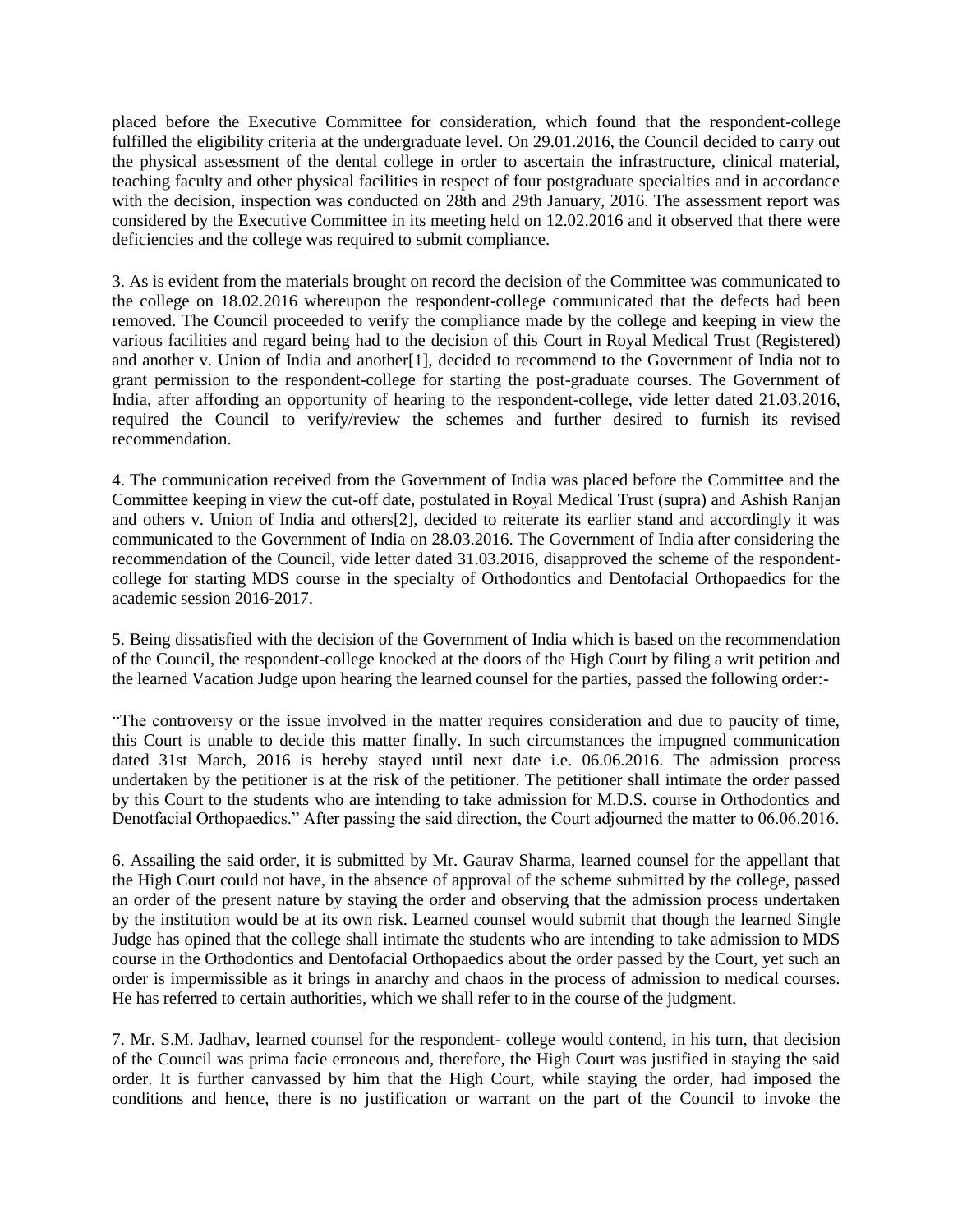jurisdiction of this Court under Article 136 of the Constitution and it would have been advisable for it to wait for the final decision of the High Court. Additionally, it is urged by him that the respondent-college has been granted due approval for the academic session 2017-2018 and that would make the non-denial of the approval for the earlier order illegal and, in any case, the three students who have been admitted by virtue of the order passed by the High Court should not put in a state of suffering and predicament.

8. The narration of facts is absolutely telling that the scheme submitted by the respondent-college for starting the MDS course in the two specialties had been disapproved by the Government of India. The justifiability of the said non-approval was the subject matter of the lis before the High Court. The High Court was expected to adjudicate under Article 226 of the Constitution within its parameters as regards the nature of deficiencies pointed out by the Council, steps taken by the college with regard to removal of such deficiencies and whether there had been any perversity in the decision making process of the Council while not recommending for approval to the Government of India and further declining to review the decision after the Government of India required it to verify/review the scheme and furnish the revised recommendation. As is evident, the Council keeping in view the cut-off date prescribed by this Court in Royal Medical Trust (supra) and Ashish Ranjan (supra) reiterated its earlier recommendation. Thus, the ultimate result was disapproval of the scheme by the Government of India. Hence, the writ court observed, as is demonstrable from the order which we have reproduced hereinbefore, that the controversy required consideration and as the matter could not be finally adjudicated, the circumstances required interim direction and stay of the impugned communication. True it is, the High Court has qualified its order by stating that the admission process shall be at the risk of the college and the students shall be intimated, but the heart of the matter is, whether the High Court should have stayed the order with such conditions. Basically, the order amounts to granting permission for the admission of students in certain courses in a college which had not received approval. There may be a case where the court may ultimately come to the conclusion that the recommendation is unacceptable and eventually the decision of disapproval by the Government of India is unsustainable. But the issue is whether before arriving at such conclusions, should the High Court, by way of interim measure, pass such an order.

9. Such a controversy has not arisen for the first time. A two-Judge Bench in Union of India v. Era Educational Trust and another[3] stated that normally this Court would hesitate to interfere with an interlocutory order, but was compelled to do so where prima facie it appeared that the said order could not be justified by any judicial standard, the ends of justice and the need to maintain judicial discipline required the Court to do so and to indicate the reasons for such interference. The Court, adverting to the aspects of passing of orders relating to provisional admission, quoted a passage from Krishna Priya Ganguly v. University of Lucknow[4] which reads thus:-

"[T]hat whenever a writ petition is filed provisional admission should not be given as a matter of course on the petition being admitted unless the court is fully satisfied that the petitioner has a cast-iron case which is bound to succeed or the error is so gross or apparent that no other conclusion is possible." The Court also thought it appropriate to reproduce further observations from Krishna Priya Ganguly (supra):-

"Unless the institutions can provide complete and full facilities for the training of each candidate who is admitted in the various disciplines, the medical education will be incomplete and the universities would be turning out doctors not fully qualified which would adversely affect the health of the people in general."

10. Adverting to the facts in the case before it, the Court held:- "9. In the present case, this type of situation has arisen because of the interim order passed by the High Court without taking into consideration various judgments rendered by this Court for exercise of jurisdiction under Article 226.It is apparent that even at the final stage the High Court normally could not have granted such a mandatory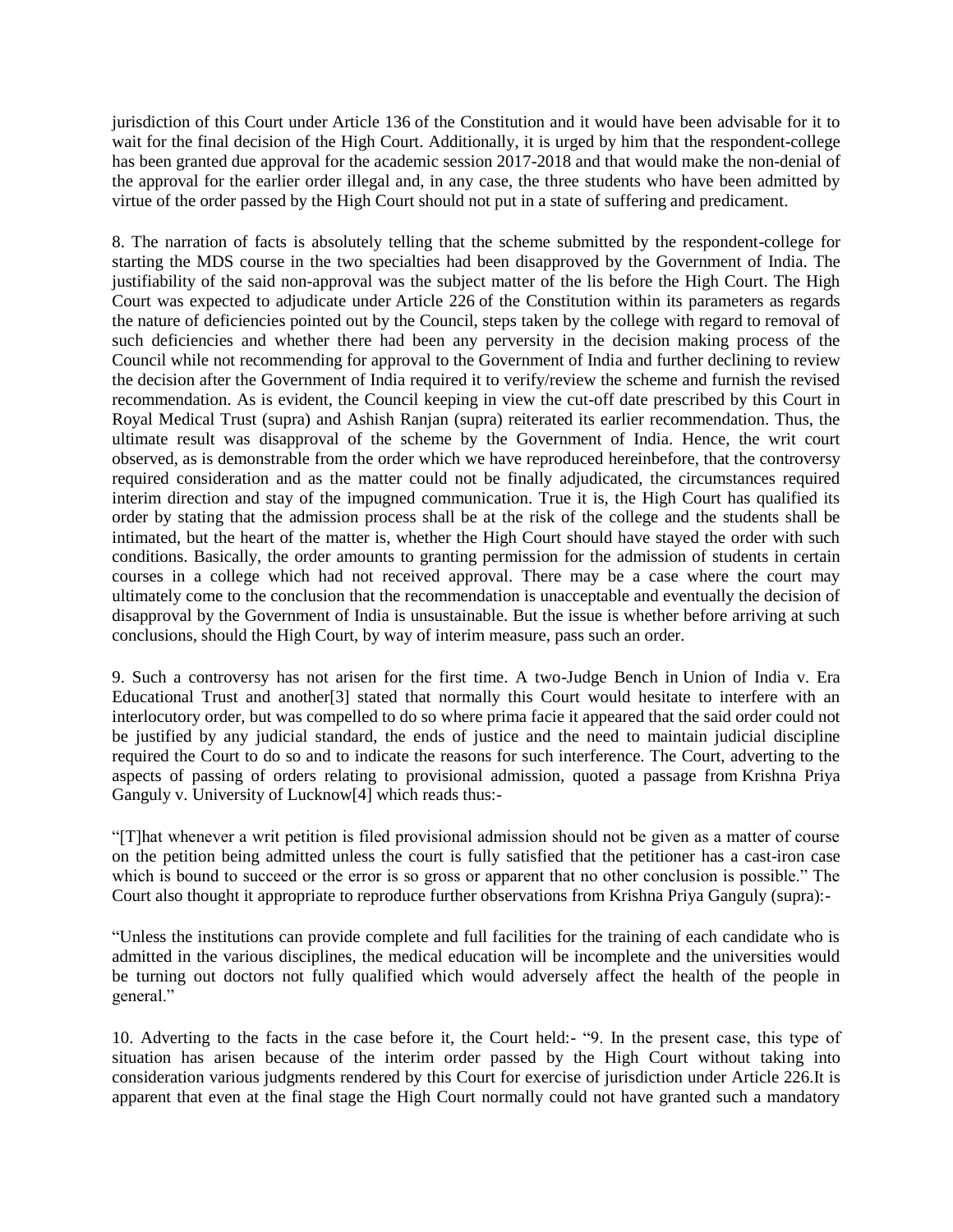order. Unfortunately, mystery has no place in judicial process. Hence, the impugned order cannot be justified by any judicial standards and requires to be quashed and set aside." The aforesaid passage is quite vivid and reflects the surprise expressed by the learned Judges.

11. In Medical Council of India v. Rajiv Gandhi University of Health Sciences and others[5] the three-Judge Bench referred to the authority in Era Educational Trust (supra) and emphatically reiterated the law declared therein. The reiteration is as follows:-

"4. We once again emphasise that the law declared by this Court in Union of India v. Era Educational Trust (supra) that interim order should not be granted as a matter of course, particularly in relation to matter where standards of institutions are involved and the permission to be granted to such institutions is subject to certain provisions of law and regulations applicable to the same, unless the same are complied with. Even if the High Court gives certain directions in relation to consideration of the applications filed by educational institutions concerned for grant of permission or manner in which the same should be processed should not form a basis to direct the admission of students in these institutions which are yet to get approval from the authorities concerned or permission has not been granted by the Council." The aforesaid pronouncement, as is manifest, rules that issue of an interim order in respect of an institution which has not received the approval is not countenanced in law.

12. In Medical Council of India v. JSS Medical College and another[6] the issue had arisen with regard to passing of interim orders by the High Court relating to permission for increase of seats. The anguish expressed by the Court is reflectible from the following passage:-

"12. Without adverting to the aforesaid issues and many other issues which may arise for determination, the High Court, in our opinion, erred in permitting increase in seats by an interim order. In normal circumstances the High Court should not issue interim order granting permission for increase of the seats. The High Court ought to realise that granting such permission by an interim order has a cascading effect. By virtue of such order students are admitted as in the present case and though many of them had taken the risk knowingly but few may be ignorant. In most of such cases when finally the issue is decided against the College the welfare and plight of the students are ultimately projected to arouse sympathy of the Court. It results in a very awkward and difficult situation. If on ultimate analysis it is found that the College's claim for increase of seats is untenable, in such an event the admission of students with reference to the increased seats shall be illegal. We cannot imagine anything more destructive of the rule of law than a direction by the Court to allow continuance of such students, whose admissions is found illegal in the ultimate analysis."

13. In Priya Gupta v. State of Chhattisgarh and others[7] dealing with various aspects, the Court was in pain and thought it appropriate to request the High Courts with humility. The lucid statement is extracted below:-

"78.4. With all the humility at our command, we request the High Courts to ensure strict adherence to the prescribed time schedule, process of selection and to the rule of merit. We reiterate what has been stated by this Court earlier, that except in very exceptional cases, the High Court may consider it appropriate to decline interim orders and hear the main petitions finally, subject to the convenience of the Court. ..."

14. In Medical Council of India v. M.G.R. Educational & Research Institute University & another[8] treating the admission as unauthorized as there had been no approval by the MCI, the Court imposed costs of Rs. 5 crores on the respondent institution therein, for it had created a complete mess insofar as the students were admitted to the second batch of MBBS course in the college. There has been a further direction that the amount of costs that was directed to be deposited before the Registry of this Court was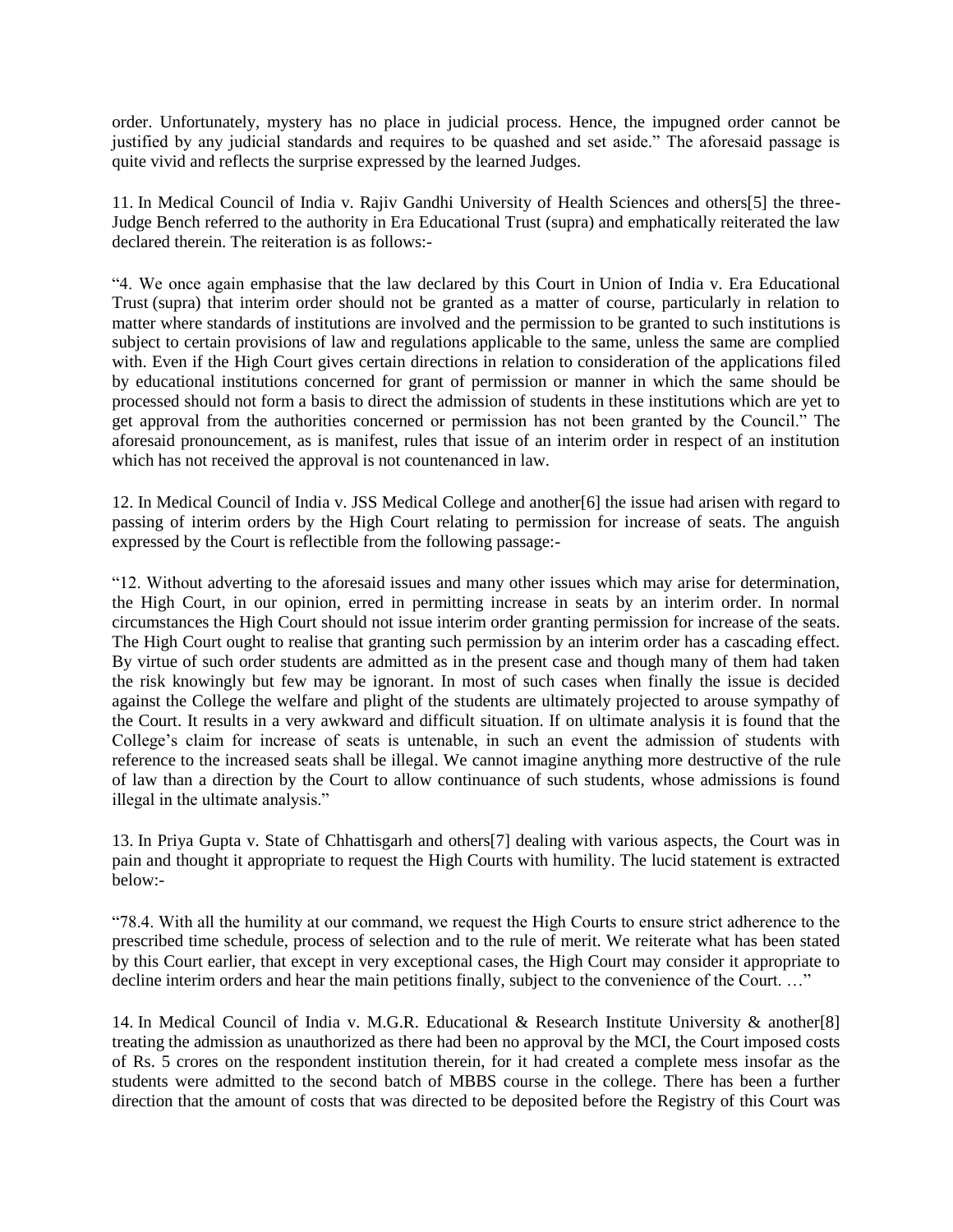not to be recovered in any manner from any student or adjusted against the fees or provision for facilities for students of subsequent batches.

15. The three-Judge Bench in Royal Medical Trust (supra), while dealing with time schedule, stated thus:-

"33. The cases in hand show that the Central Government did not choose to extend the time-limits in the Schedule despite being empowered by Note below the Schedule. Though the Central Government apparently felt constrained by the directions in Priya Gupta (supra) it did exercise that power in favour of government medical colleges. The decision of this Court in Priya Gupta (supra) undoubtedly directed that the Schedule to the Regulations must be strictly and scrupulously observed. However, subsequent to that decision, the Regulations stood amended, incorporating a Note empowering the Central Government to modify the stages and time-limits in the Schedule to the Regulations. The effect of similar such empowerment and consequential exercise of power as expected from the Central Government has been considered by this Court in Priyadarshini[9]. The Central Government is thus statutorily empowered to modify the Schedule in respect of class or category of applicants, for reasons to be recorded in writing. Because of subsequent amendment and incorporation of the Note as aforesaid, the matter is now required to be seen in the light of and in accord with Priyadarshini (supra) where similar Note in pari materia Regulations was considered by this Court. We therefore hold that the directions in Priya Gupta (supra) must now be understood in the light of such statutory empowerment and we declare that it is open to the Central Government, in terms of the Note, to extend or modify the time-limits in the Schedule to the Regulations. However the deadline, namely, 30th of September for making admissions to the first MBBS course as laid down by this Court in Madhu Singh[10] and Mridul Dhar (5)[11] must always be observed."

16. The question of tenability of an interim order passed by the High Court in matters of admission came for consideration in a recent decision in Medical Council of India v. Kalinga Institute of Medical Sciences (KIMS) and others[12]. The Court found that after the MCI and the Central Government having twice considered the inspection report, the matter ought to have been given a quietus by the High Court for the academic year 2015- 2016. It has been further observed that the High Court ought to have been more circumspect in directing the admission of students and there was no need for the High Court to rush into an area that MCI feared to tread. It was further observed that:-

"27. … Granting admission to students in an educational institution when there is a serious doubt whether admission should at all be granted is not a matter to be taken lightly. First of all the career of a student is involved — what would a student do if his admission is found to be illegal or is quashed? Is it not a huge waste of time for him or her? Is it enough to say that the student will not claim any equity in his or her favour? Is it enough for student to be told that his or her admission is subject to the outcome of a pending litigation? These are all questions that arise and for which there is no easy answer. Generally speaking, it is better to err on the side of caution and deny admission to a student rather than have the sword of Damocles hanging over him or her. There would at least be some certainty." We respectfully concur with the said observations.

17. It is worthy to note that the Court thought it appropriate to observe that for the fault of the institution, the students should not suffer nor should the institution get away scot-free. It issued certain directions to the institution that it should not have entered into adventurist litigation and costs of Rs. 5 crores were imposed for playing with the future of the students and the mess that the institution had created for them. Certain other directions were issued in this case which we need not advert to.

18. In Ashish Ranjan (supra), the Court after hearing the Union of India, MCI and all the States, had fixed a time schedule and directed as follows:-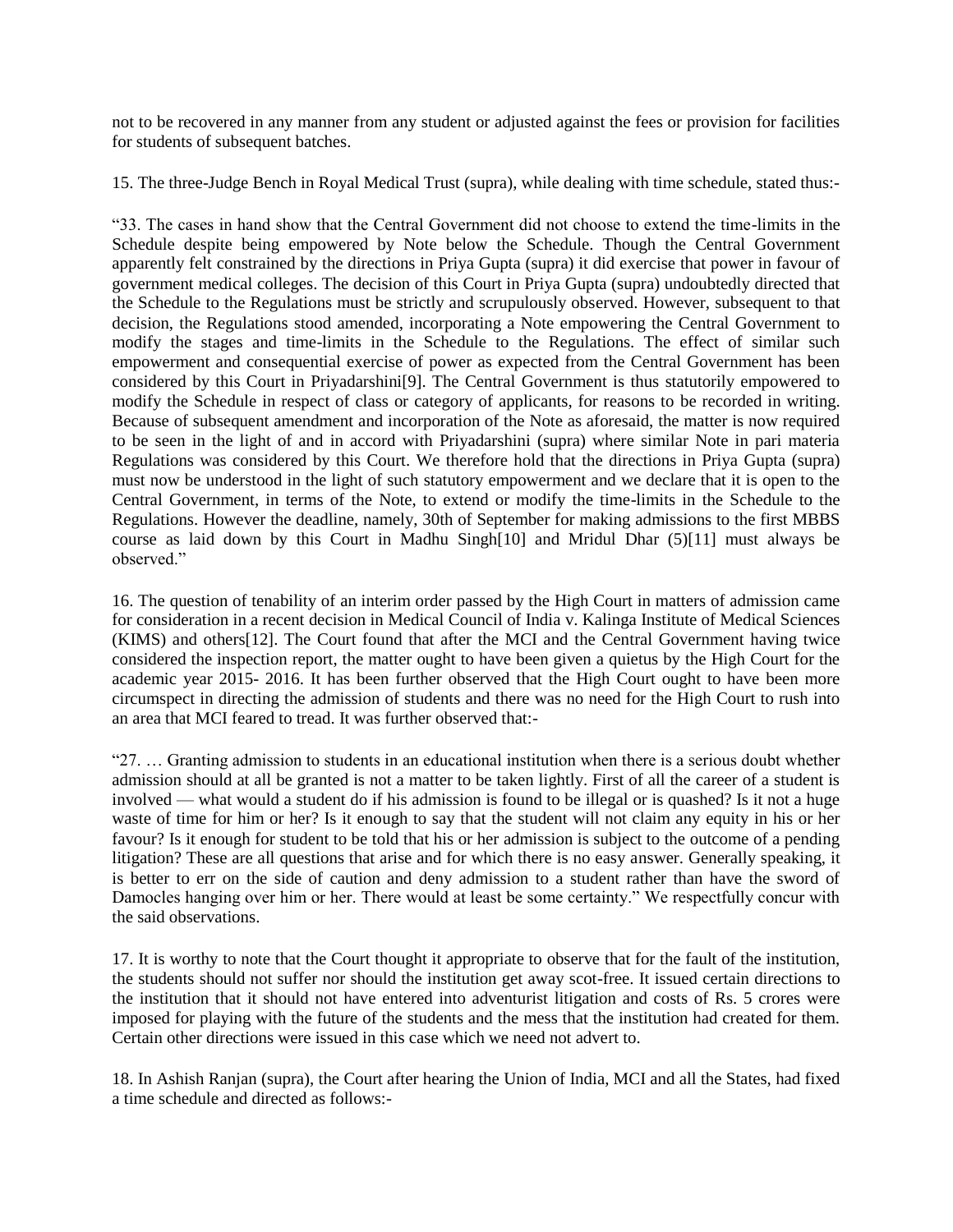"3. Regard being had to the prayer in the writ petition, nothing remains to be adjudicated. The order passed today be sent to the Chief Secretaries of all the States so that they shall see to it that all the stakeholders follow the schedule in letter and spirit and not make any deviation whatsoever. Needless to say AIIMS and PGI (for the examination held in July) shall also follow the schedule in letter and spirit."

19. From the aforesaid authorities, it is perspicuous that the court should not pass such interim orders in the matters of admission, more so, when the institution had not been accorded approval. Such kind of interim orders are likely to cause chaos, anarchy and uncertainty. And, there is no reason for creating such situations. There is no justification or requirement. The High Court may feel that while exercising power under Article 226 of the Constitution, it can pass such orders with certain qualifiers as has been done by the impugned order, but it really does not save the situation. It is because an institution which has not been given approval for the course, gets a premium. That apart, by virtue of interim order, the court grants approval in a way which is the subject matter of final adjudication before it. The anxiety of the students to get admission reigns supreme as they feel that the institution is granting admission on the basis of an order passed by the High Court. The institution might be directed to inform the students that the matter is sub judice, but the career oriented students get into the college with the hope and aspiration that in the ultimate eventuate everything shall be correct for them and they will be saved. It can be thought of from another perspective, that is, the students had deliberately got into such a situation. But it is seemly to note that it is the institution that had approached the High Court and sought a relief of the present nature. By saying that the institution may give admission at its own risk invites further chaotic and unfortunate situations.

20. The High Court has to realize the nature of the lis or the controversy. It is quite different. It is not a construction which is built at the risk of a plaintiff or the defendant which can be demolished or redeemed by grant of compensation. It is a situation where the order has the potentiality to play with the career and life of young. One may say, "… life is a foreign language; all mis-pronounce it", but it has to be borne in mind that artificial or contrived accident is not the goal of life.

21. There is no reason to invite a disaster by way of an interim order. A Judge has to constantly remind himself about the precedents in the field and not to be swayed away by his own convictions. In this context, the oft- quoted passage from Felix Frankfurter[13] would be apt to remember:- "For the highest exercise of judicial duty is to subordinate one's personal pulls and one's private views to the law of which we are all guardians ? those impersonal convictions that make a society a civilized community, and not the victims of personal rule."

22. That leads us to say something about following the precedents. The purpose is to have consistency. A three-Judge Bench in Government of Andhra Pradesh and others v. A.P. Jaiswal and others[14] observed:- "24. Consistency is the cornerstone of the administration of justice. It is consistency which creates confidence in the system and this consistency can never be achieved without respect to the rule of finality. It is with a view to achieve consistency in judicial pronouncements, the courts have evolved the rule of precedents, principle of stare decisis, etc. These rules and principle are based on public policy…."

23. In Arasmeta Captive Power Company Private Limited and another v. Lafarge India Private Limited<sup>[15]</sup>, dealing with the matter that related to the field of arbitration, the Court emphatically observed that it is an "endeavour to clear the maze, so that certainty remains "A Definite" and finality is "Final"". In this regard, we may travel a decade and a half back. In Chandra Prakash and others v. State of U.P. and another[16], it has been held:-

"22. … The doctrine of binding precedent is of utmost importance in the administration of our judicial system. It promotes certainty and consistency in judicial decisions. Judicial consistency promotes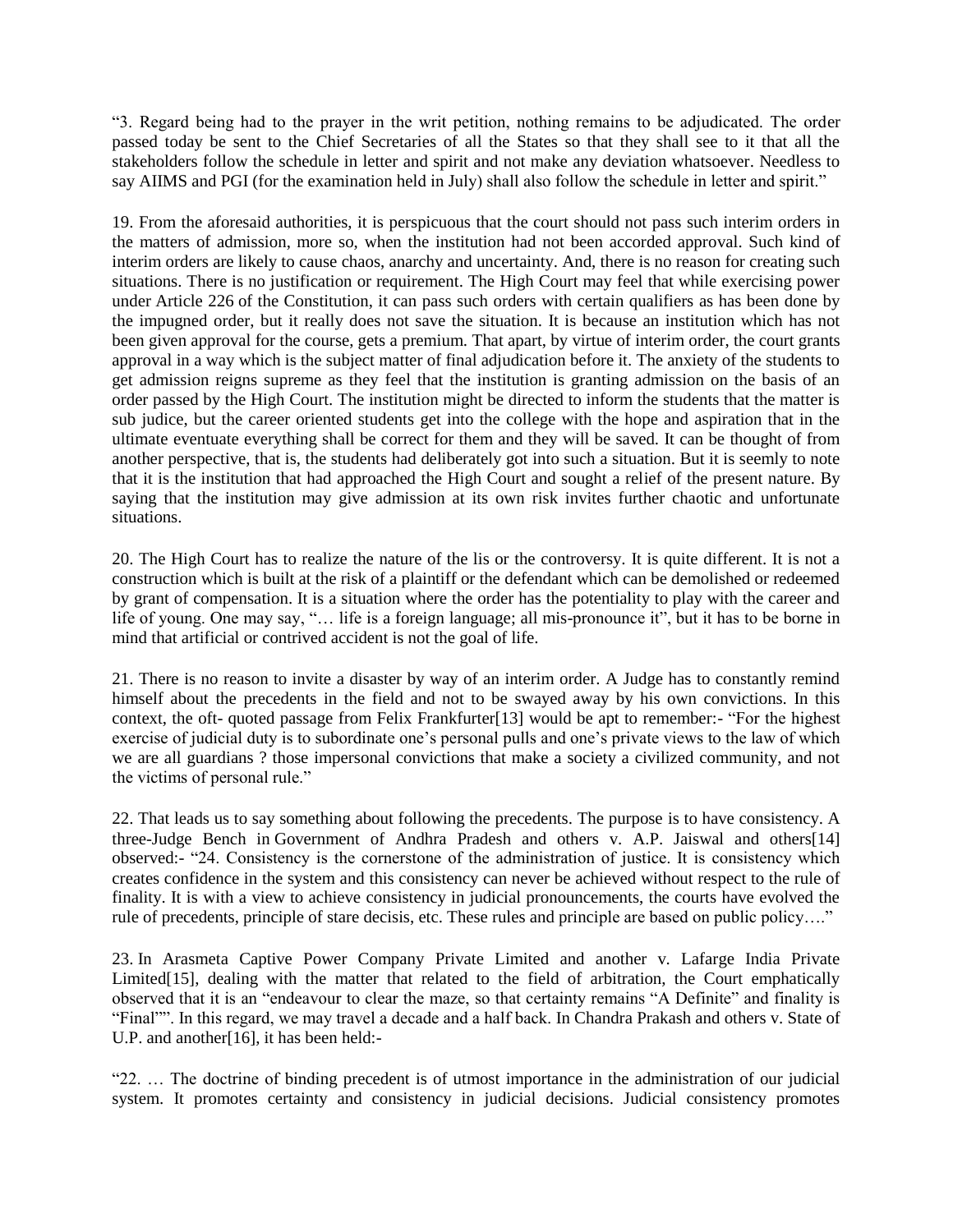confidence in the system, therefore, there is this need for consistency in the enunciation of legal principles in the decisions of this Court."

24. In the instant case, the precedents are clear and luculent. It does not allow any space for any kind of equivocation. In Priya Gupta (supra), the Court had requested the High Courts to ensure strict adherence to the prescribed time schedule, process of selection and role of merit and except in very exceptional cases, to decline interim orders. The Court had added the words "humility at our command". The "grammar of humility in law" in the hierarchical system basically means to abide by the precedents unless distinguishable but not to ignore them and pass orders because of an individual notion or perception. Adjudication in accordance with precedents is cultivation of humility. As long as a precedent is binding under the constitutional scheme, it has to be respected by all. It has been said by Simone Weil[17]:-

"In the intellectual order, the virtue of humility is nothing more nor less than the power of attention"

25. We reiterate the concept of humility as stated in Priya Gupta (supra). However, we intend to add that the meaning behind the words, namely, "humility", and "request" as used by this Court, has to be appositely understood by the High Courts. It requires attention. And attention in the context is disciplined and concerned awareness. Nothing more need be said.

26. In view of the aforesaid analysis, we cannot but hold that the impugned order passed by the learned Single Judge of the High Court is absolutely unsustainable. But the controversy does not end there. It is the admitted position that the respondent-college has been granted approval for the academic session 2017-2018. By virtue of the interim order passed by the High Court, three students had been admitted and they are prosecuting their studies. We intend to strike a balance. The students who have been admitted shall be allowed to continue their courses, but their seats shall be adjusted from the academic session 2017-2018. The respondent- college cannot be allowed to get a premium. The grant of bounty is likely to allow such institutions to develop an attitude of serendipity. Such a culture is inconceivable. Therefore, apart from the adjustment of seats for the next academic session, we also direct the respondent-college to deposit a sum of Rs. 30 Lakhs before the Registry of this Court within eight weeks hence and to ensure such compliance, the matter shall be listed in the third week of July, 2017 for further directions. After the amount is deposited, it shall be determined how to deal with the sum. The costs that has been directed to be deposited before the Registry of this Court shall in no manner be recovered from the students who had been admitted nor shall it be collected from the students who will be admitted to the course in the next year. That apart, the respondent-college shall not think of any kind of adjustment.

27. The appeal stands disposed of in above terms.

……………………………….…J.(Dipak Misra)

………………………………..…J.(Mohan M. Shantanagoudar)

NEW DELHI; APRIL 11, 2017

-----------------------

<sup>[1] [2] (2015) 10</sup> SCC 19 [3] [4] (2016) 11 SCC 225 [5] [6] (2000) 5 SCC 57 [7] [8] (1984) 1 SCC 307 [9] [10] (2004) 6 SCC 76 [11] [12] (2012) 5 SCC 628 [13] [14] (2012) 7 SCC 433 [15] [16] (2015) 4 SCC 580 [17] [18] (2011) 4 SCC 623 [19] [20] (2002 ) 7 SCC 258 [21] [22] (2005) 2 SCC 65 [23] [24] (2016) 11 SCC 530 [25] [26] FRANKFURTER, Felix, in Clark, Tom C., "Mr. Justice Frankfurter: 'A Heritage for all Who Love the Law'," 51 A.B.A.J. 330, 332 (1965) [27] [28] (2001) 1 SCC 748 [29] [30]